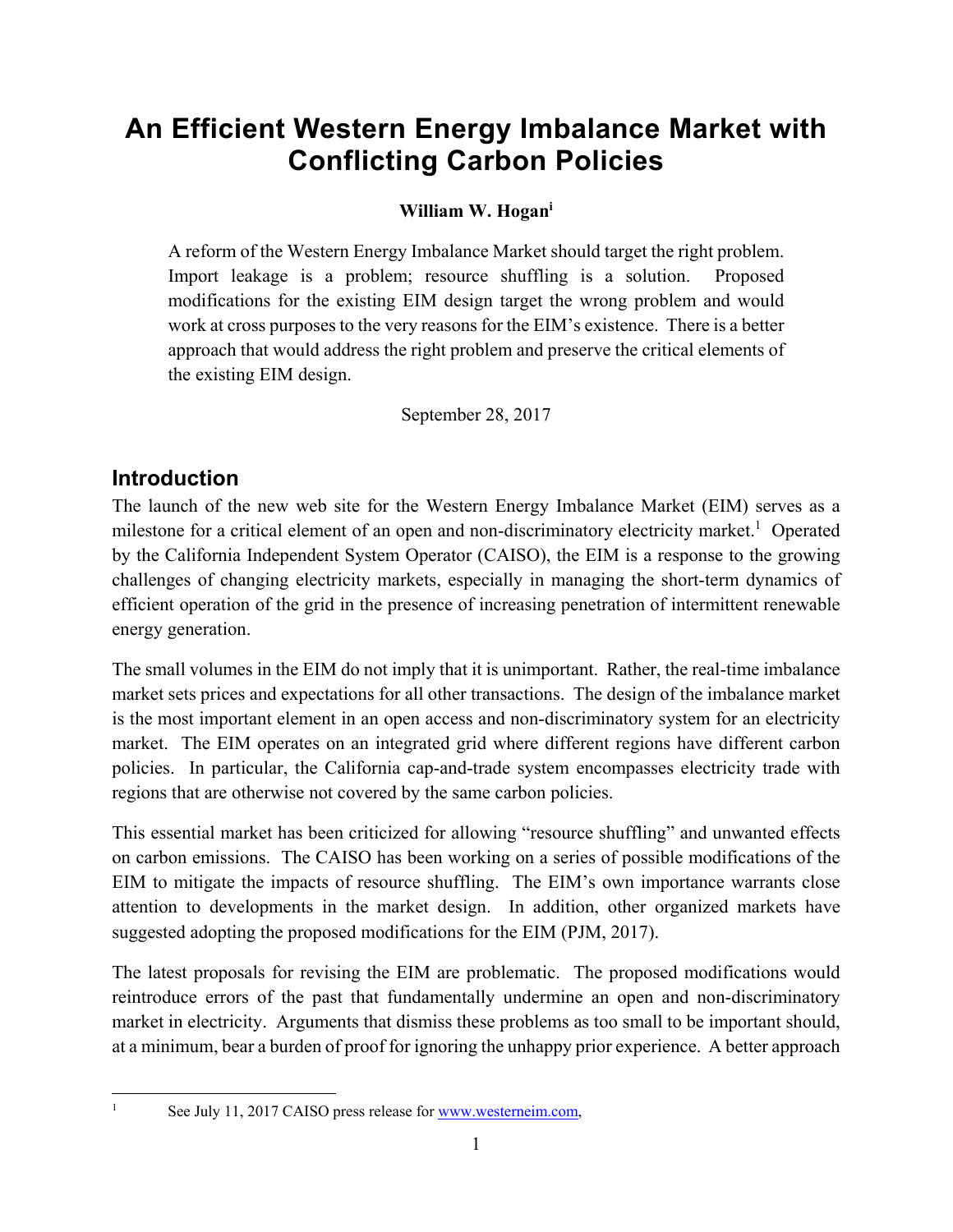would be to revisit the concern with resource shuffling and recognize that the main elements of the existing EIM dispatch should be preserved.

# **Coordination for Competition**

Although it is not easy, the CAISO is able to manage the interacting requirements of balancing supply and demand, while dispatching within the static and dynamic limits of transmission grid power flows, to minimize costs and maintain secure operations. The existing EIM applies the basic framework by following the general principles of bid-based, security-constrained, economic dispatch with locational prices (LMPs) to organize the sometimes rapidly changing output of generation sources while producing the associated locational prices to support that solution (California Independent System Operator, 2017a, sec. 1.2.26.2). This basic economic dispatch is the only approach that implements open access and non-discrimination in electricity markets (Hogan & Pope, 2017, pp. 6–12).

The new EIM web site describes the process of efficient operation and reports on the substantial benefits that have been achieved through the existing market design. Part of the reason for the success of the EIM is the application of an efficient pricing mechanism that supports the dispatch. Under the simple economic dispatch framework, the prices are consistent with the dispatch, and a price-taking competitive market participant has no incentive to change its offers or to deviate from the efficient dispatch (Gribik, Hogan, & Pope, 2007).

As everyone should remember, especially those in California, this efficient market design and the associated supporting prices have not always been embraced in the electricity market. As a prominent example from 1998, the California market launched under a design rubric of a restricted ISO and a separate Power Exchange (PX). This design was built on the fallacy that it is possible to separate market transactions from transmission operations. The flawed approach had strong backing among the market participants, who dismissed analyses at the time showing that the market could not work in theory, and probably would not work in practice.

The Federal Energy Regulatory Commission (FERC) recognized the flaws in the market design, but reluctantly deferred to the consensus view of the California parties. This would turn out to be perhaps its worst decision as FERC managed the development of open electricity markets.

Amongst other features, this flawed ISO/PX design explicitly precluded economic dispatch, and required imbalance market pricing rules that could not support the associated ISO dispatch for congestion management. This created perverse incentives for market participants to manipulate offers and schedules to take advantage of the inefficient dispatch and pricing rules under the separation fallacy. By the end of 1999, the FERC found that the design was "fundamentally flawed" (Hogan, 2002), and directed the CAISO to fix the market in a process that came to be called Comprehensive Market Redesign.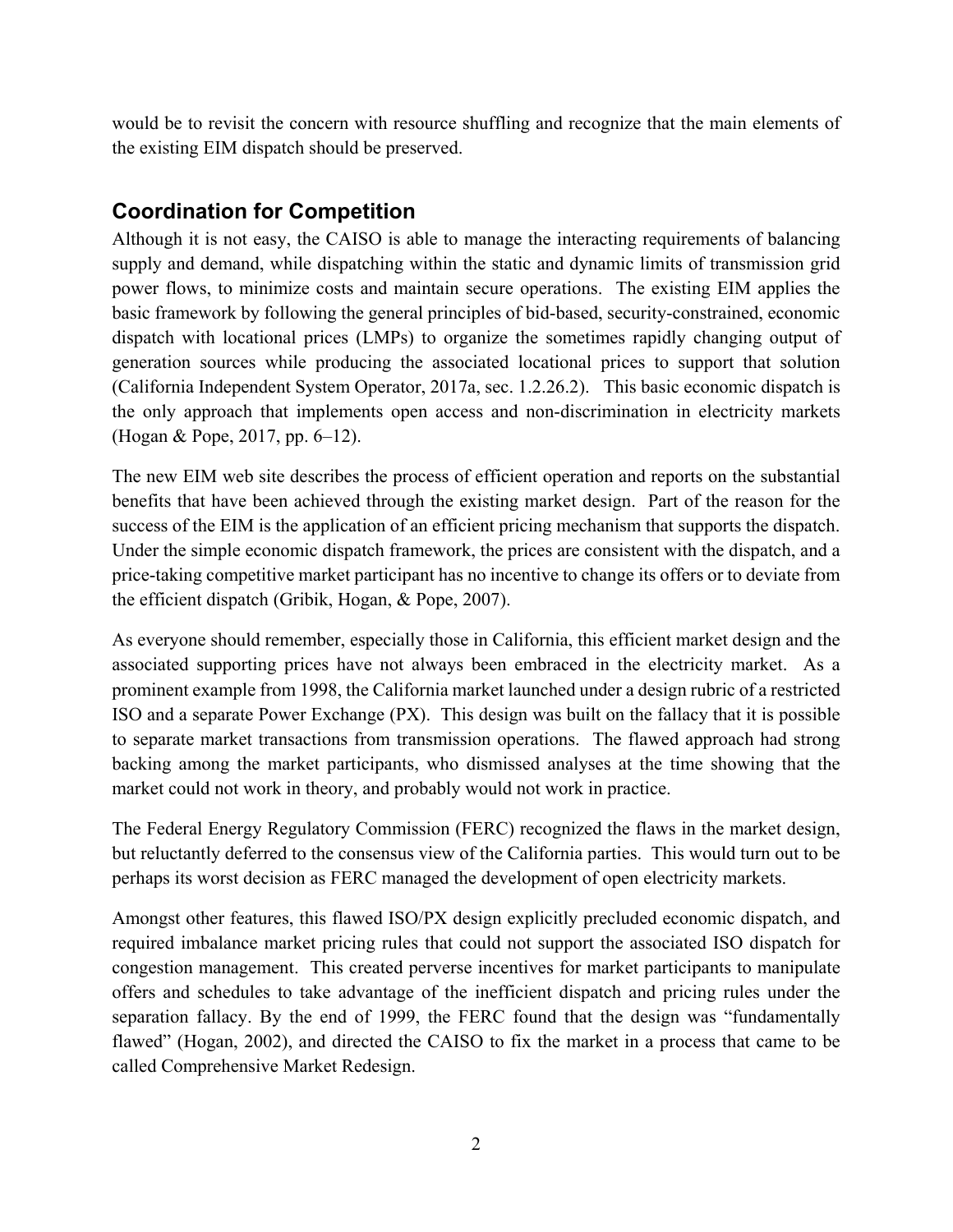In 2000 this flawed market was hit with the California electricity crisis where fundamental market conditions interacted with the broken market design to overwhelm most market participants and the regulators. After the crisis, the CAISO organized a long-term effort to arrive at a muchimproved electricity market design based on the principles of bid-based, security-constrained, economic dispatch with locational prices and financial transmission rights. In essence, CAISO eventually adopted the workable design that had been explicitly rejected in the process that led to the formation of the initial California market.

The core elements of this fundamental reform were transferred to the EIM. A complication for the EIM arises from the interaction with the carbon regulations in California as administered by the California Air Resources Board (CARB). In essence, the EIM needed to straddle both market regions that are subject to carbon constraints and those regions with different approaches to treating carbon emissions. The regulations under the California cap-and-trade system require carbon emission permits for electricity generation in California, which is relatively straightforward, and for electricity imports, which is not straightforward. For both legal and practical reasons, the solution adopted for the EIM was to identify generation outside California that was deemed to provide exports to California with an accompanying settlement system that is consistent with the treatment of California resources. The basic EIM model produces a variant of an economic dispatch and efficient prices that support the economic dispatch. Market participants have no incentive to deviate from the dispatch and associated export schedules (Hogan, 2013).

# **Resource Shuffling**

This basic EIM design works. But it has been criticized because of concerns that it produces dispatch results that embody "resource shuffling" that assigns low carbon generation to California when the actual marginal source of generation might be a higher carbon emitter. The actual CARB definition of resource shuffling is somewhat vague.

"Resource Shuffling" means any plan, scheme, or artifice undertaken by a First Deliverer of Electricity to substitute electricity deliveries from sources with relatively lower emissions for electricity deliveries from sources with relatively higher emissions to reduce its emissions compliance obligation." (California Air Resources Board, 2017)

An underling difficulty is the implicit assumption that the concept of "deliveries [to load] from sources" is a well-defined concept. In fact, power flows intermingle from all sources and the "deliveries from sources" are just after-the-fact accounting conventions that should be better labeled as "deemed deliveries." The substitutions are all on paper. Discussions of CARB concerns, that the EIM description of deliveries from sources to load does not capture the "atmospheric effect of ISO load relying on resources external to the ISO balancing authority," reveal how the accounting fiction is confused with the physical reality (California Independent System Operator, 2017b, p. 9).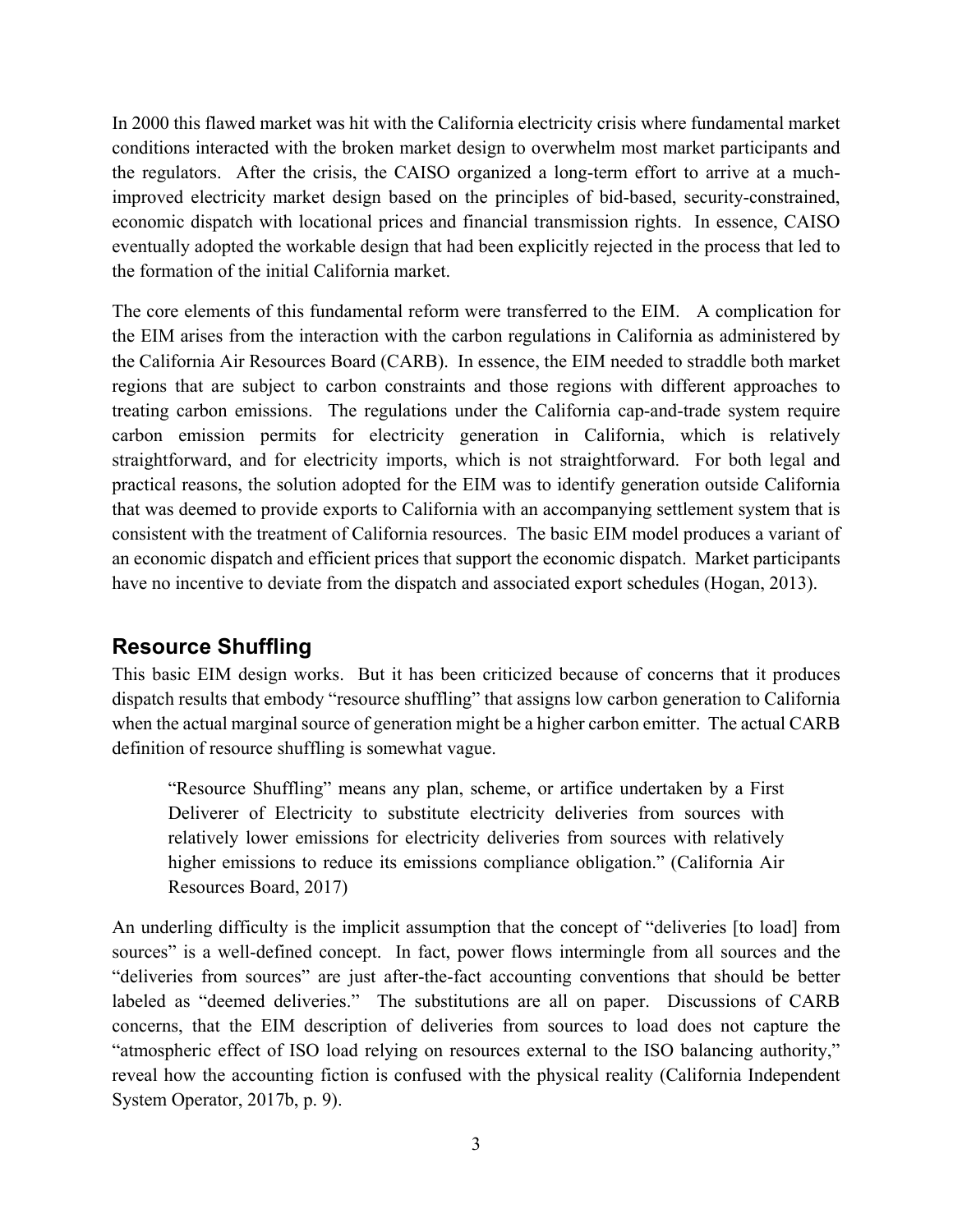In addition, the ambiguity stems from the inherent characteristics of different carbon policies operating under a single electricity market. The EIM must accommodate a market where the effective costs and prices for the same electricity have a different meaning and interpretation for different participants. There appears to be no perfect solution to this problem other than to extend the same carbon policy across the entire electricity grid. However, adopting a common carbon policy is not likely to happen soon.

Absent an operational definition of resource shuffling, the practice has been to identify transactions that are protected by a "safe harbor" as being deemed not to be resource shuffling. The EIM transactions have had this safe harbor protection (California Air Resources Board, 2017). However, the EIM rules have been a subject of continuing debate about the impact of resource shuffling and the CAISO has been discussing a series of modifications of the market design to address the issue of what can be deemed by CARB to be an acceptable import into California.

The problem is fundamental, and the CAISO recognizes this is a challenge. "[T]he solution must balance the objective of minimizing secondary dispatch with optimization solution performance and price/dispatch consistency." (California Independent System Operator, 2017b, p. 5) But the CAISO and other market participants have not defined the basic principles and shown that there is a consistent market design that is also consistent with these principles. In part, the nature of the problem involves defining a counterfactual that would serve as the guide for approximating the effect of the carbon regulations, while respecting the differences across the region.

The approach in the CAISO proposed revision of the EIM stage model is to start with a counterfactual that is a dispatch with different carbon policies but without imports. And the rules try to limit the deemed sources of imports that are allowed.

From California's perspective, an alternative counterfactual could begin with the ideal case that would be the result of a common carbon regime across the grid. The simplest case would be a common price on carbon emissions. This cost would be incorporated in all generation offers, just as it is already in California. Then the EIM would apply the standard principles of economic dispatch. The power prices would differ across locations because of losses and transmission congestion. But at each location the price of power would be the marginal cost of energy (including a capacity scarcity component) at that location plus the marginal emissions cost at that location. The dispatch would not specify the sources of individual deliveries to loads. The benefits captured by generators would reflect the difference between their individual emission costs and the marginal costs implied at their location. Hence, renewable generators, with essentially zero variable energy costs and no emission charges, would capture the greatest benefit. Marginal fossil units would just break even on their emissions and marginal costs of energy. The basic principles of economic dispatch would be preserved, and the prices would support the solution.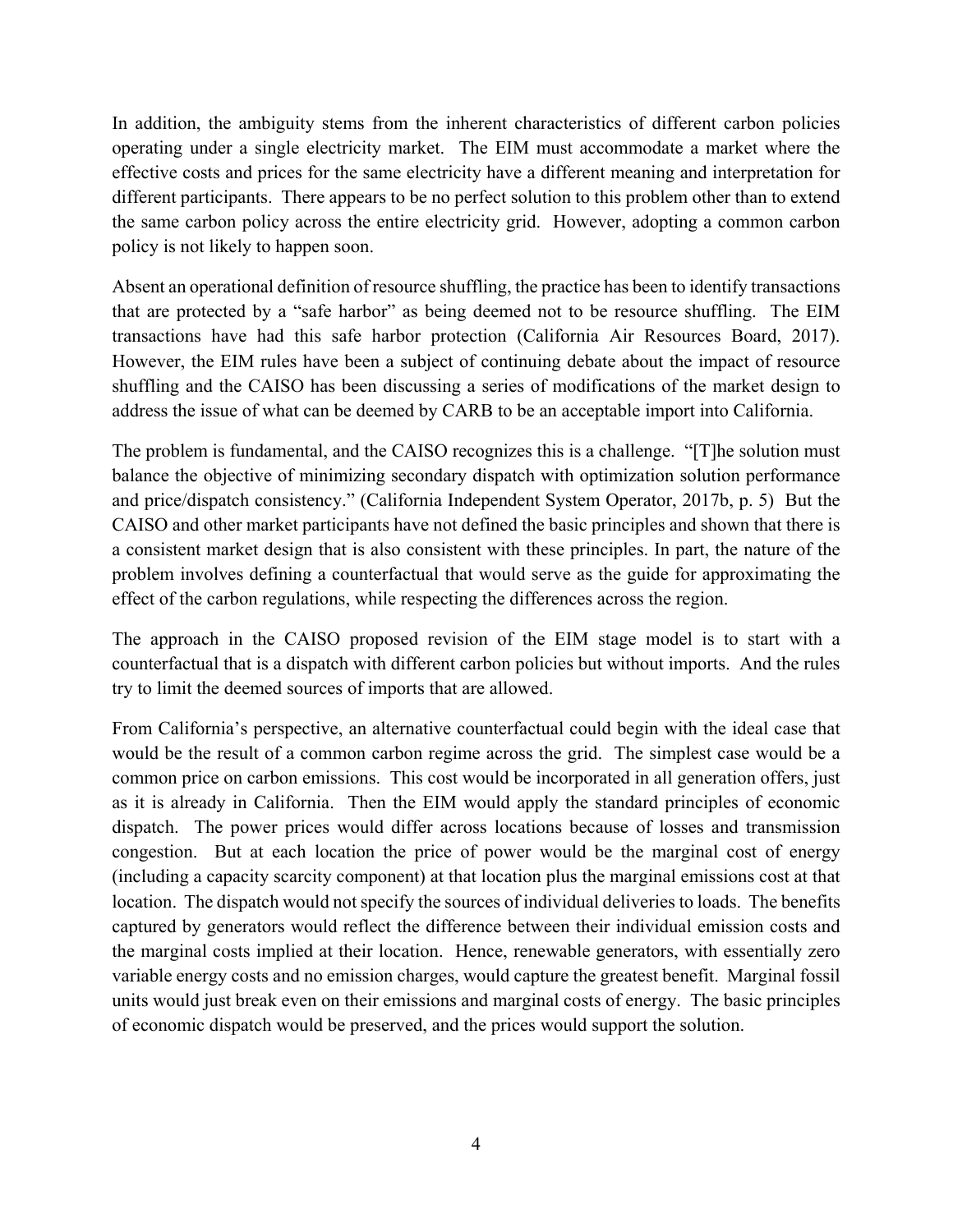# **Two-Stage EIM Design**

What is happening, by contrast, is that the CAISO and market participants have been proposing rules that seem in the spirit of reducing or preventing resource shuffling, by separating markets and discriminating across participants, but without any analysis of the implications for the operation of the EIM or the larger electricity market.

In effect, the concerns with resource shuffling have given rise to efforts to discriminate in the operation of the market dispatch outside California, and this discrimination is at odds with the very principles of non-discrimination. Furthermore, the results diverge from the principles of economic dispatch and the prices do not support the solution.

The latest example is the "EIM Greenhouse Gas Enhancement, Revised Draft Final Proposal," for the future operation of the EIM (California Independent System Operator, 2017b). The title for the June 23, 2017, document reveals the essence of the iterative struggle. What is described therein is a two-stage system for separating markets: first employing a counterfactual to determine which generation will in fact be allowed to sell into California, and then to perform a bid-based economic dispatch following rules like the existing EIM, but with the added constraints from the first-stage results. In effect, the first stage seeks to set up the rules for discriminating, and the second stage would implement the discriminatory dispatch.

There is no analysis of why this two-stage approach provides proper incentives or how it relates to the fundamentals of market design. The proposed EIM design appears to be a compromise among the stakeholders. Although sometimes compromise is appropriate, there are other situations where compromise to accommodate different interests undermines the entire effort, as with the ISO/PX failure. $2$ 

Unfortunately, the proposed two-stage EIM model does not work in theory. The proposed twostage design introduces its own separation fallacy. Because of the interactions with transmission and ramping constraints, it is possible to construct hypothetical cases where what has been described as resource shuffling still occurs. Hence, on its face the revised proposal does not meet the objective. Furthermore, and more fundamentally, the revised proposal would undo the underlying principles of the basic market design. In short, like with the original ISO/PX contortions, market participants would have the incentive and the opportunity to distort their offers and deviate from the intended dispatch.

# *Two-Stage EIM Model Incentives3*

 $\overline{a}$ 

The CAISO proposal outlines a two-stage determination of a reformulated EIM solution for realtime dispatch and pricing. The first stage allows no CA imports, but solves for a counterfactual

<sup>2</sup> Similar problems appeared in PJM, New England, and ERCOT with early markets designs that did not follow the principles of bid-based, security-constrained, economic dispatch with locational prices (Hogan, 2002).

<sup>3</sup> This section stands its own. However, it incorporates various off-the-record discussions. As with Chatham House rules, the discussions were not for attribution: "When a meeting, or part thereof, is held under the Chatham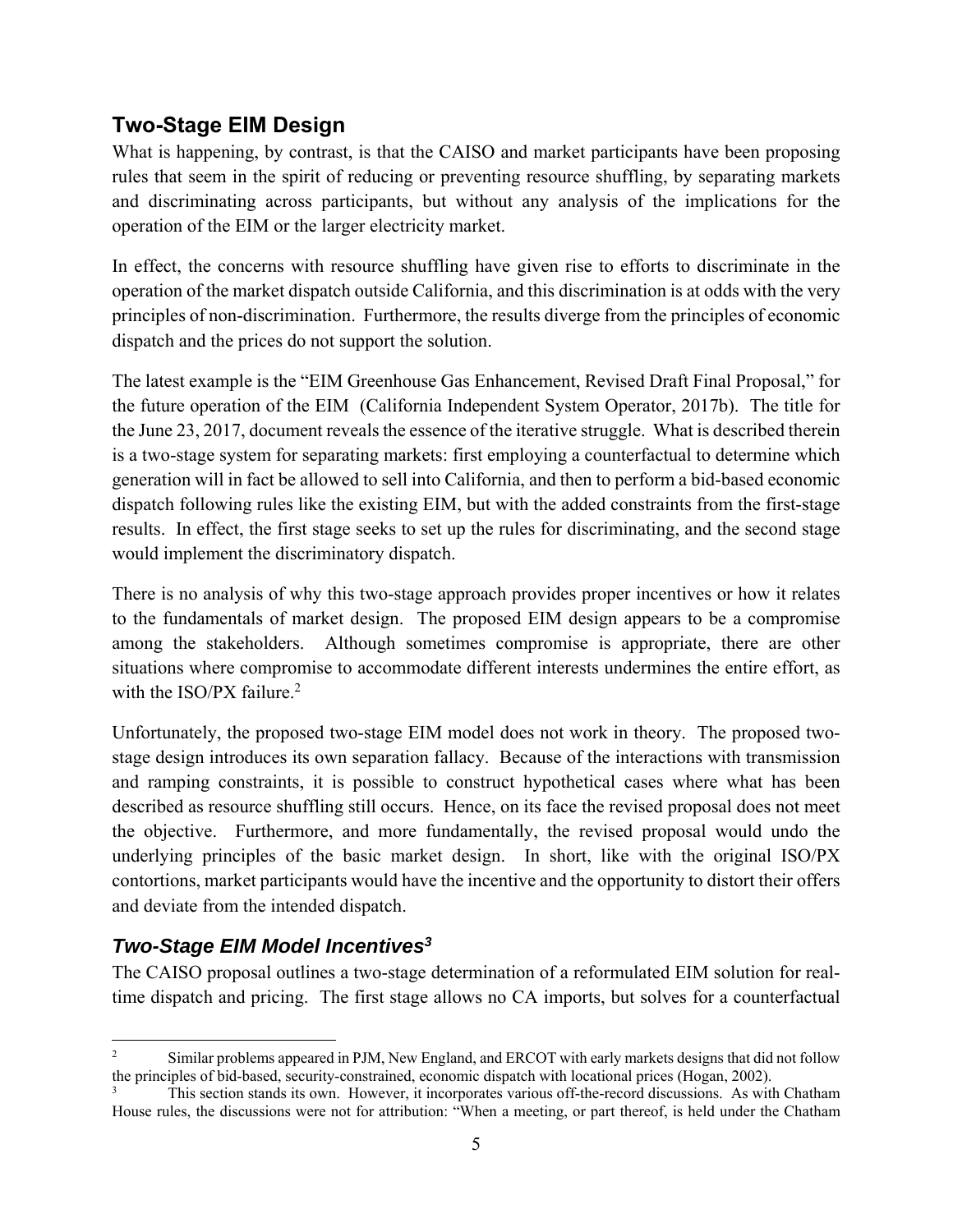base level of dispatch that ignores carbon costs outside CA. The second stage determines CAISO imports subject to the constraint that only supplies outside CA that have capacity above the base level from the first stage can be deemed to provide imports. Dispatch may be below the base level for generators, but dispatch down does not create any headroom on the capacity constraints to allow reconfiguration to produce more imports in the second stage.

Hypothetical examples can show that the CAISO solution does not preclude what CARB would probably define as resource shuffling. The illustration in Appendix I provides one such example. It includes an interaction with transmission constraints, and produces a redispatch relative to the first-stage base levels that utilizes higher carbon producing generators but attributes CA imports to lower carbon producing generators whose dispatch does not change from the base schedule.

In addition, the proposed CAISO method faces a potentially significant problem in that the resulting prices do not support the solution. The example in the appendix illustrates this problem, but the difficulty is present even without the effect of transmission constraints.

To take a simpler illustration, assume there are no transmission constraints other than an aggregate import limit. Suppose we have two types of resources outside CA: zero emitting renewables with zero variable cost, and constant high-cost and carbon-emitting fossil plants. Thus, there is a twostep energy supply curve. Suppose the outside-CA load is greater than the outside-CA capacity of renewables. Then all the renewables would be dispatched in the first stage, to support the outside CA load, and the price would be the variable cost of the fossil fuels, say  $P^{(1)}$ . In the second stage, the same type of dispatch would be found with the energy price net of the cost of carbon still at  $P^{(1)}$ . The price as seen for CA is the energy price plus the cost of carbon  $P^{(2)} = P^{(1)} + \tau$ . All the CA imports would be deemed to be from fossil fuels, requiring permits equal to the volume of imports.

In effect, this revised two-stage EIM model would impose reverse shuffling, excluding the outside-CA renewables from the CA market. However, the prices do not support the solution. If one renewable owner submits an offer different than its variable cost, say  $P^{(r)}$ , and we have  $P^{(1)} < P^{(1)} < P^{(1)} + \tau$ , then this renewable would not be included in the first-stage dispatch, the renewable base level would be zero, and the renewable would then be dispatched in the second stage and be deemed to provide imports for CA. In this case, the demand for carbon permits would be reduced by the amount of the renewable dispatch, and renewables would be more profitable in capturing the value of an equal number of permits. In this simple case, all the prices and physical dispatch quantities would be the same, only payments for carbon permits differ. However, once there is an incentive to change the offers from the true costs, imperfect information can cause changes in the energy dispatch and prices as well. The market participants would see the revised EIM as more like a pay-as-bid market, rather than based on a market-clearing price. This would

<u>.</u>

House Rule, participants are free to use the information received, but neither the identity nor the affiliation of the speaker(s), nor that of any other participant, may be revealed."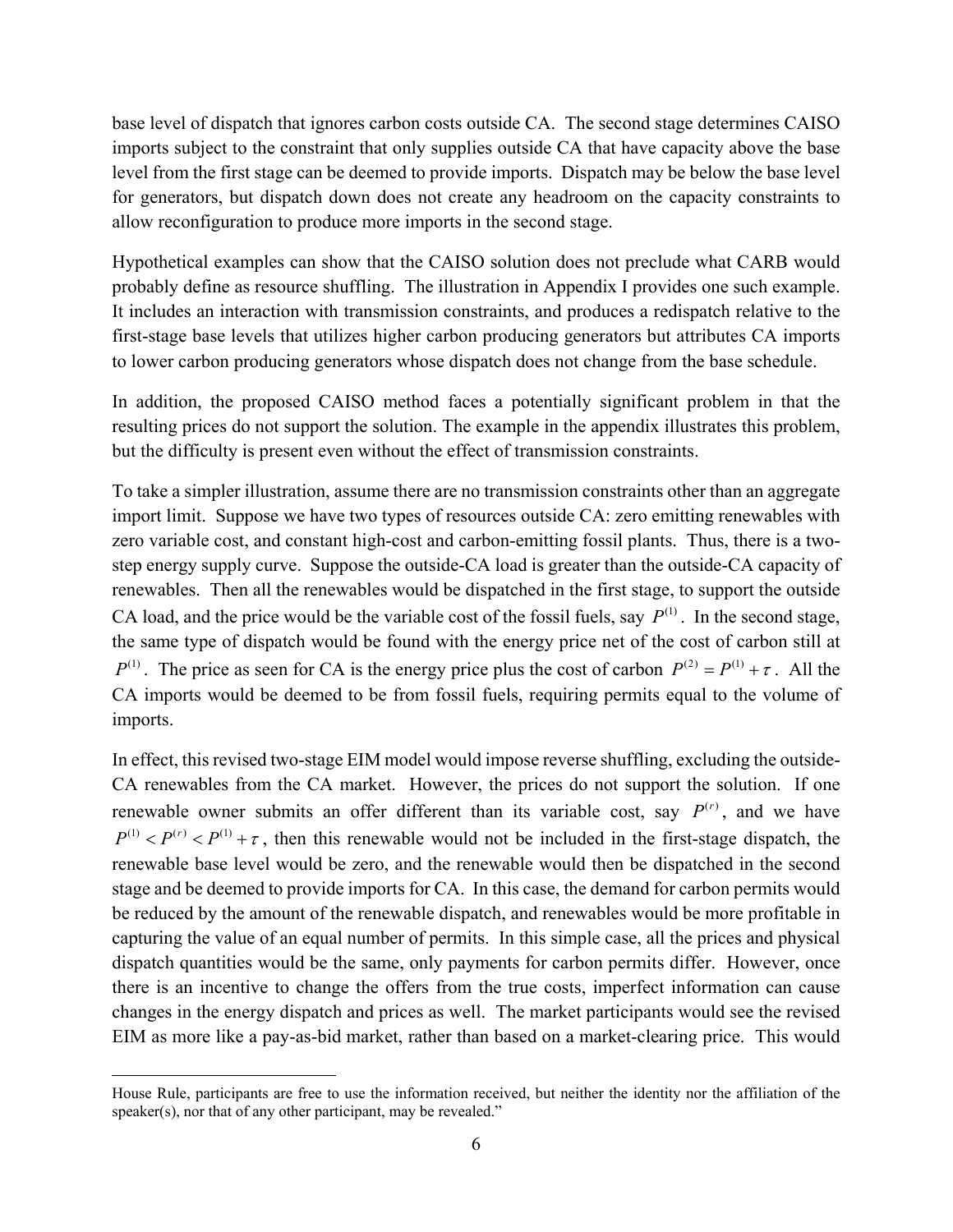be especially problematic in the presence of transmission constraints, which are a central feature of the EIM.

A similar problem appears in the example in Appendix I. This disconnect of not supporting the dispatch is not the result of market power. The disconnect arises because of the structure of the proposed EIM two-stage design when the generation offers affect what happens in each stage. The existing EIM dispatch, with prices based on the respective LMPs, with no first stage and the baselevels all set to zero, would produce an equilibrium solution without these arbitrage opportunities. The price from the basic model would support the solution, and there would be no incentive for a price-taker to change bids.4

# *Two-Stage Discrimination Problem*

The problem is inherent in the two-stage approach, and the solution is not in perfecting the first stage to find a better method for separating the markets and discriminating among potential imports. Any non-trivial two-stage approach would, as intended, produce discriminatory administrative constraints that apply in the second-stage. These would limit choices in the second stage and inherently produce prices as calculated by the CAISO that would have incentives for the constrained generator to get around the first-stage constraint and create head room for exports to California. This could be done, as in the examples, by manipulating the offers to avoid being selected in the first stage while remaining eligible to provide export to California in the second stage. The basic single-stage EIM avoids this problem by not having a first stage to define discriminatory rules.

The fundamental purpose of the EIM was to facilitate a solution to the difficult problem of coordinating market imbalances under the increasingly difficult conditions created by the expansion of reliance on intermittent renewables. The existing EIM design addresses this problem in a manner that supports efficient operations, open access and non-discrimination. The proposed EIM modifications work in the opposite direction. A two-stage approach would be harder to implement in the brief period available for imbalance adjustments. With its expanded computational difficulty, inefficient dispatch, and inconsistent prices, the proposed EIM revisions could easily make it harder, not easier, to coordinate wider market operations. Hence, the proposed resource-shuffling cure could be worse than the disease.

# **Unpacking the Design Challenge**

The design challenge confronts two related but distinct problems. One addresses the change in the volume of imports and the other concerns the composition of imports. The change in the physical dispatch, and the interaction with imports, often goes under the terminology of "leakage," where high carbon imports are used to replace lower carbon local resources (Newell et al., 2017). By

 $\overline{a}$ 4 Here assuming known or auditable emission factors where the CAISO computes the emission charges. This assumes no manipulation of the carbon offers (Hogan, 2014). The manipulation uses energy offers that are harder to verify.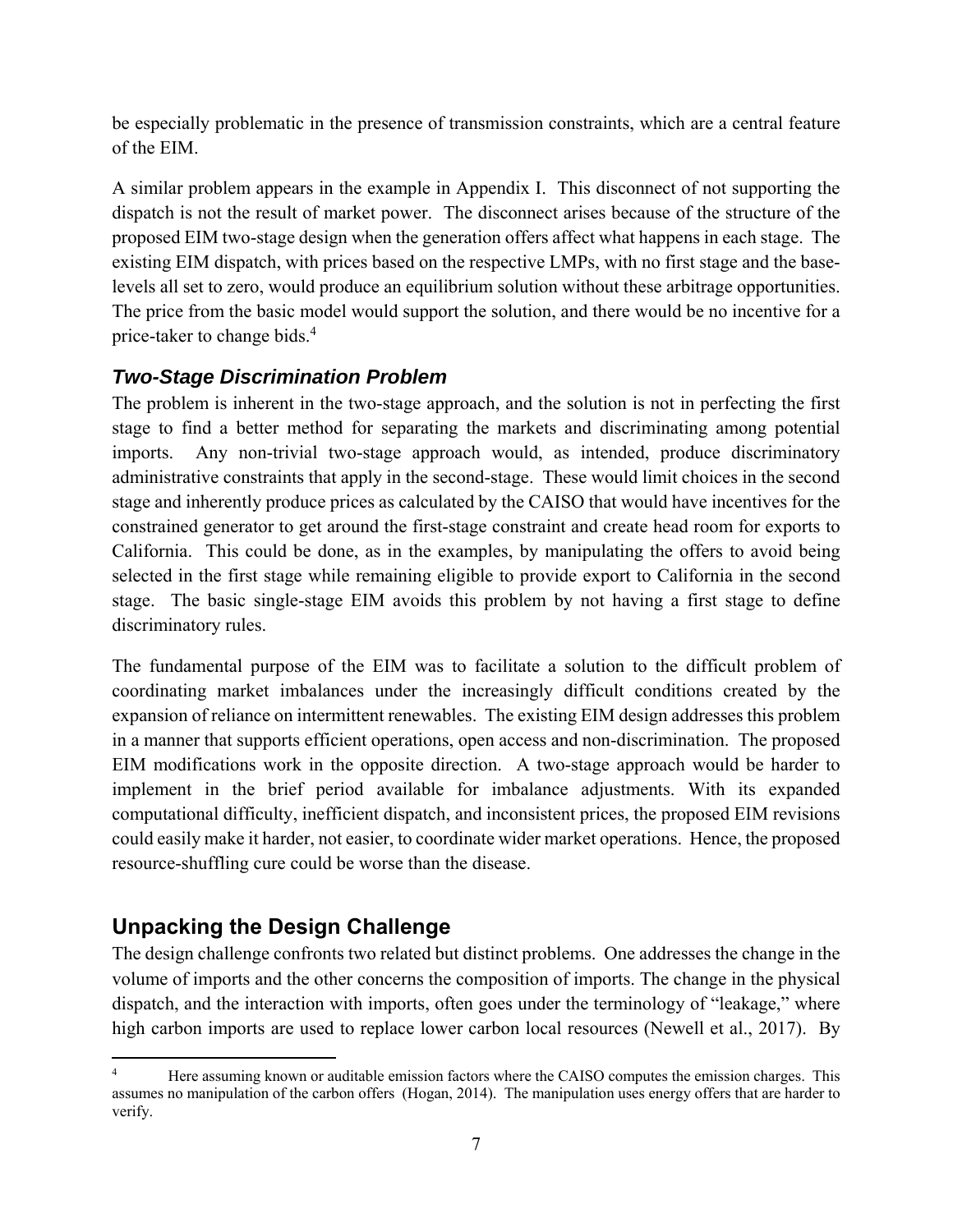contrast the arguments about the alleged problems with resource shuffling focus on the composition of imports. When he principal substitution is through a changed volume of imports, the meaning of leakage is clearer. However, the CARB rules include treatment of external generators deemed to provide imports, which is a different situation. The discussion surrounding the EIM has used the general term leakage to at times refer to both import leakage and the deemed composition of imports, which complicates the discussion. To unpack the design challenge, consider separately the effects of changing the volume of imports (import leakage), and the effects of changing the composition of imports while holding the level of imports constant (resource shuffling).

Although import leakage and resource shuffling interact, they are not the same thing. For example, if the external region had a high but common emission rate across all generation sources, there could be import leakage without any resource shuffling. High emission imports could substitute for lower emission local resources, but the deemed composition of those external resources could be shuffled with no consequential effect. Import leakage would be a problem, not resource shuffling.

Returning to the counterfactual based on a common carbon policy, this reconsideration of resource shuffling highlights the benefits under the current EIM compensation scheme. The description of the benefits also highlights the import leakage problem that is conflated with imports, but can be addressed with a separate policy instrument.

#### *Benefits of Resource Shuffling*

Under the one-stage EIM, payments for imports include the implied marginal cost for carbon emissions from imports, and these payments flow to the generators deemed as supplying CA imports. These generators then take on an obligation to purchase carbon emission permits from CA. The net effect for these generators is that they capture the cost difference between their individual emissions and the marginal system cost of emissions. This is like the outcome under a common carbon price across the EIM. If the total dispatch were to be the same as with a common carbon policy, then the payment outcome would be the same for the exporting generators, unlike the result of the two-stage EIM proposal.

This focus on the incentive effects of payments within the hybrid cap-and-trade system assumes that the purpose is to approximate the effect of a common carbon policy and not to manipulate the demand for carbon permits. In the short-term, the two-stage EIM proposal would have the effect of discriminating to increase the total demand for carbon permits. This creates perverse incentives for operations, and the short-term operating incentives of the two-stage EIM would translate into long-term investment incentives that would compound the problems. In effect, the revised twostage proposal would discriminate against low carbon-emitting resources, exactly the opposite of the long-term goal of providing incentives through the market for cleaner energy generation. Fixing this incentive problem would produce a deemed dispatch with a different, and probably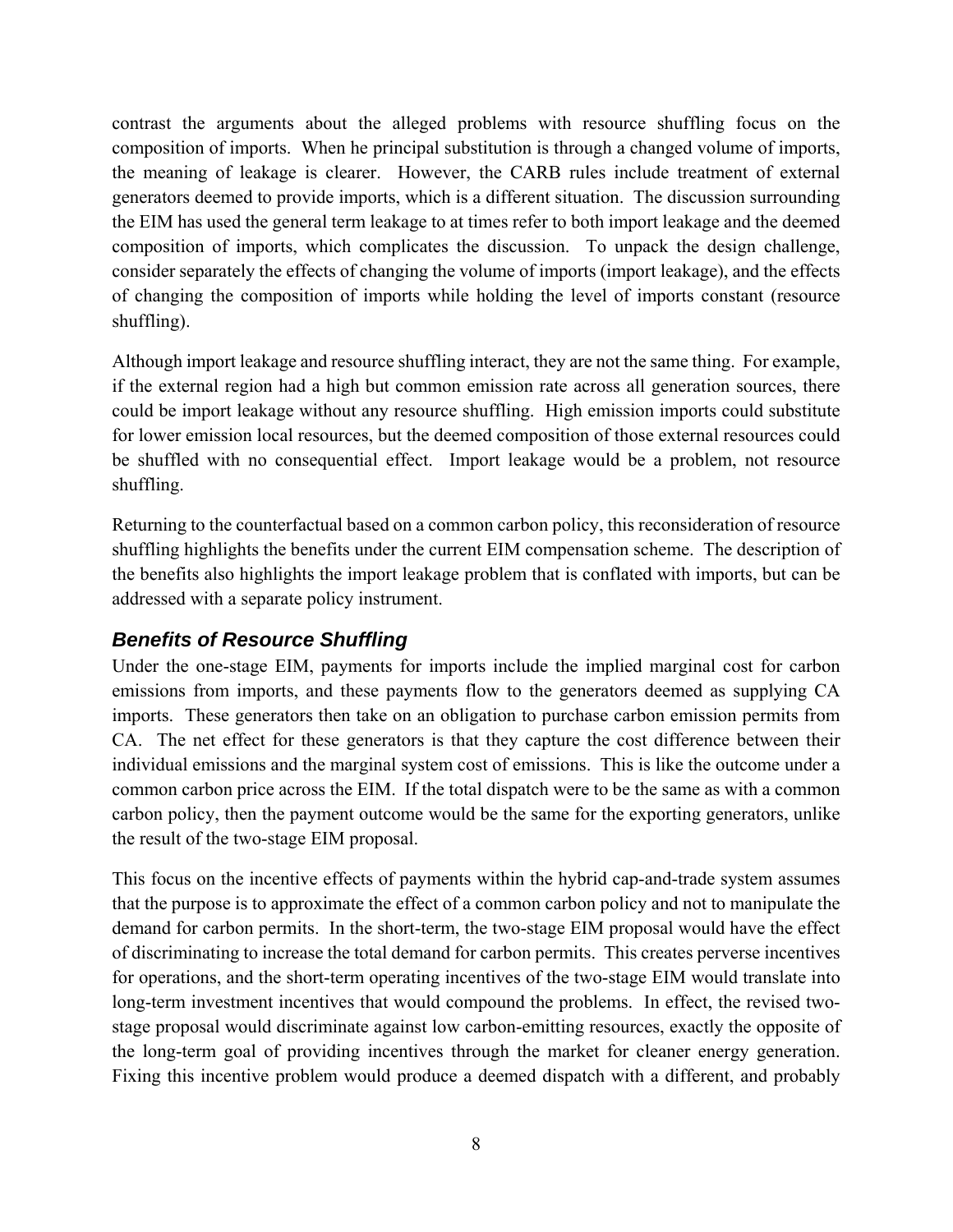lower demand for permits, or a lower permit price. This would be a good outcome by eliminating the problematic elements of the proposed two-stage design.

In the current one-stage EIM, if the only effect of resource shuffling were to rearrange the designation of deemed imports, then resource shuffling would not affect short-run emissions and would conform better to the long-run goal of providing better incentives for investment.

# *Costs of Import Leakage*

The material benefit in providing payments closer to the outcome of a common carbon policy is clouded by the problem of changing the dispatch. The concern is that the single-stage EIM with resource shuffling does not achieve the same dispatch as would appear under a common carbon policy.

This distinction between import leakage and resource shuffling is important. Import leakage is a problem in affecting aggregate emissions, and resource shuffling is a solution in allocating the payments among the deemed imports. Conflating the two issues leads to the two-stage proposals that cause other serious harms and could unravel the so-far successful EIM operations.

# *Single Stage EIM Extension*

If resource shuffling is a solution and import leakage is a problem, it would be better to focus on the problem in considering reform of the single-stage EIM.

Since any non-trivial two-stage approach that would create perverse incentives, and precipitate a collapse of the good features of the EIM, the natural policy would be to preserve a single-stage model. The usual discussion of the import leakage problem focuses on a solution by imposing import charges and export payments that approximate the aggregate import impact on the local dispatch (Newell et al., 2017).

It is recognized that these charges, based on an estimate of the marginal emission costs, are only an approximation of the effects of a common carbon policy. The aggregate charges do not fully account for the possibly complicated effects of transmission flows and constraints (Rudkevich & Ruiz, 2012). But the hope is that the approximate charges can capture the major effects of import leakage.

The basic formulation of import charges set at the marginal cost of external emissions does not speak to the resource shuffling effect, and it is usually described in the context of a carbon tax where the payments issue and resource shuffling are ignored. Hence, one possible criticism of the import charging approach based on the marginal cost of emissions is that it is silent on the distribution of the money or the payments. The charging approach says nothing about the matter of resource shuffling.

An adaptation of this import charging approach to the single-stage EIM would be to impose an estimated ex ante fee on deemed imports of electricity, with the fee set equal to an estimate of the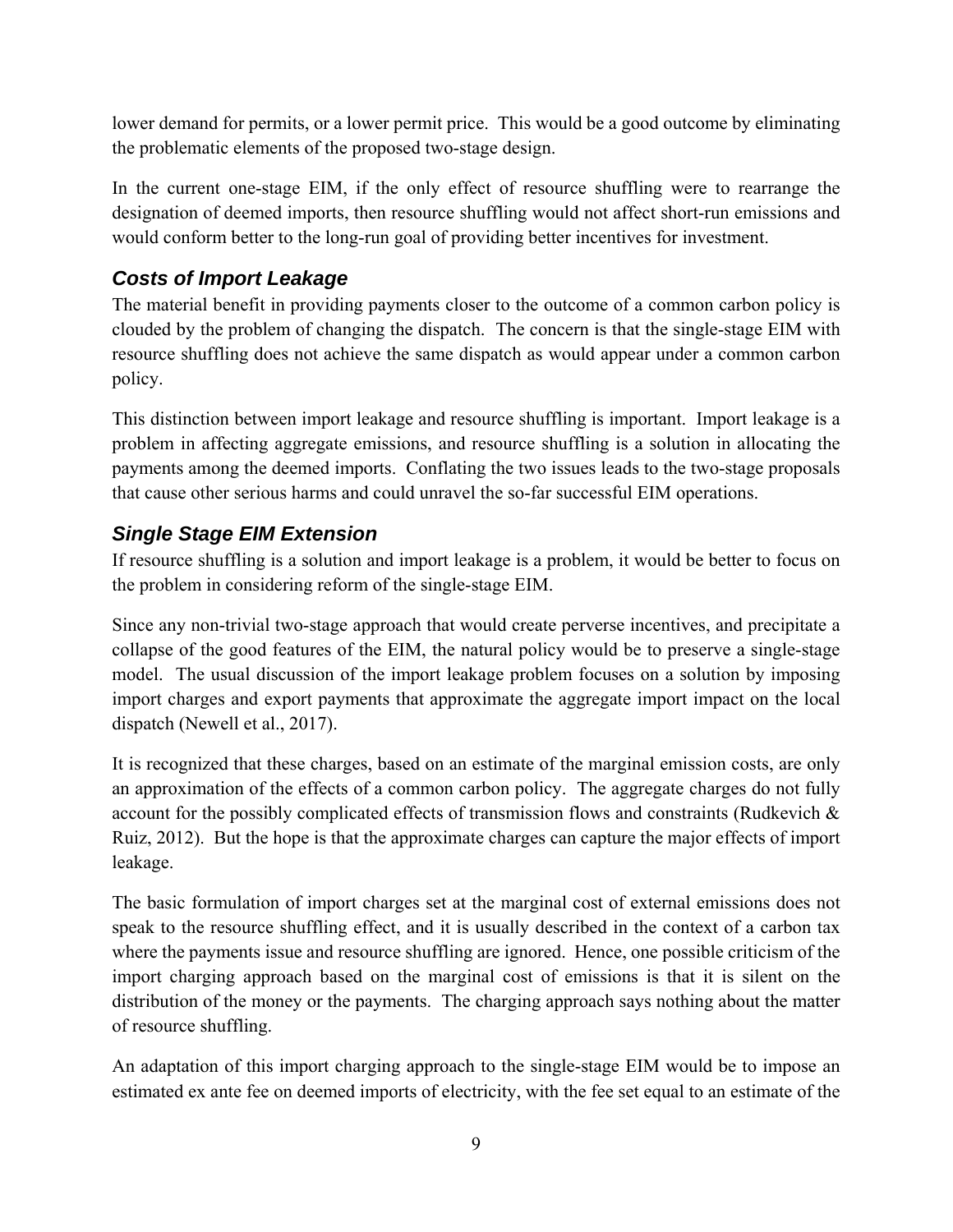difference between price under a hypothetical common carbon policy and the price that will emerge under the single-stage EIM implementation. The associated payments mechanism of the single-stage EIM would apply to the net value of the marginal CA imports at the price obtained from the deemed import constraint minus the import leakage fee. The added fee, to deal with import leakage, would be collected from load for all imports, but would not be paid to the deemed imports. Hence, at the margin for the imports into CA, the prices would be consistent with the dispatch and the marginal generator would be indifferent as to whether it was deemed to be part of the CA imports. See Appendix II for further details.

This approach would be vulnerable to the same criticism as any such charging regime in that it would require estimating an implicit price that is hard to obtain. The version here would be better than without the EIM construct in that the estimated number would be smaller, being not the total value of the marginal carbon imports but only the difference between the value under the counterfactual common carbon policy and the implied value that would otherwise result from import leakage. The policy instrument (the differential carbon charge) would be targeted to the principal problem (import leakage).

The result would be a single-stage EIM as now, but with the addition of an added incremental charge on deemed imports that would be scaled according to the analysis of the approximate scale of import leakage. Efficient resource shuffling under the EIM would affect the payments for deemed imports. The prices from the EIM economic dispatch would support the dispatch, and implementation of the EIM would be no more difficult than in the existing design.

The market design would not confuse real dispatch effects with deemed transactions, would be easier to explain, and would not break what isn't broken.

# **Conclusion**

As always, the real-time balancing market is the lynchpin for providing good incentives that drive day-ahead and longer-term forward electricity markets. Even though the balancing volumes may seem small, efficient pricing is critical. As with the prior experience with the ISO/PX model, and similar problems in other organized markets, compromise on this point is not a good idea. The existing EIM model is workable, and produces a dispatch and prices that are mutually consistent and support the solution. The critique of the existing EIM conflates the effects of import leakage with the effects of resource shuffling. However, they are not the same. Import leakage is a problem and resource shuffling is a solution. A targeted solution to deal with import leakage can leave core elements of the existing single-stage EIM unchanged. The alternative approach of the two-stage EIM proposal would not address the right problem but would cause unintended collateral damage. The proposed two-stage modifications would work at cross purposes to the very reasons for the existence of the EIM. There is a better approach that would address the right problem and preserve the critical elements of the existing EIM design.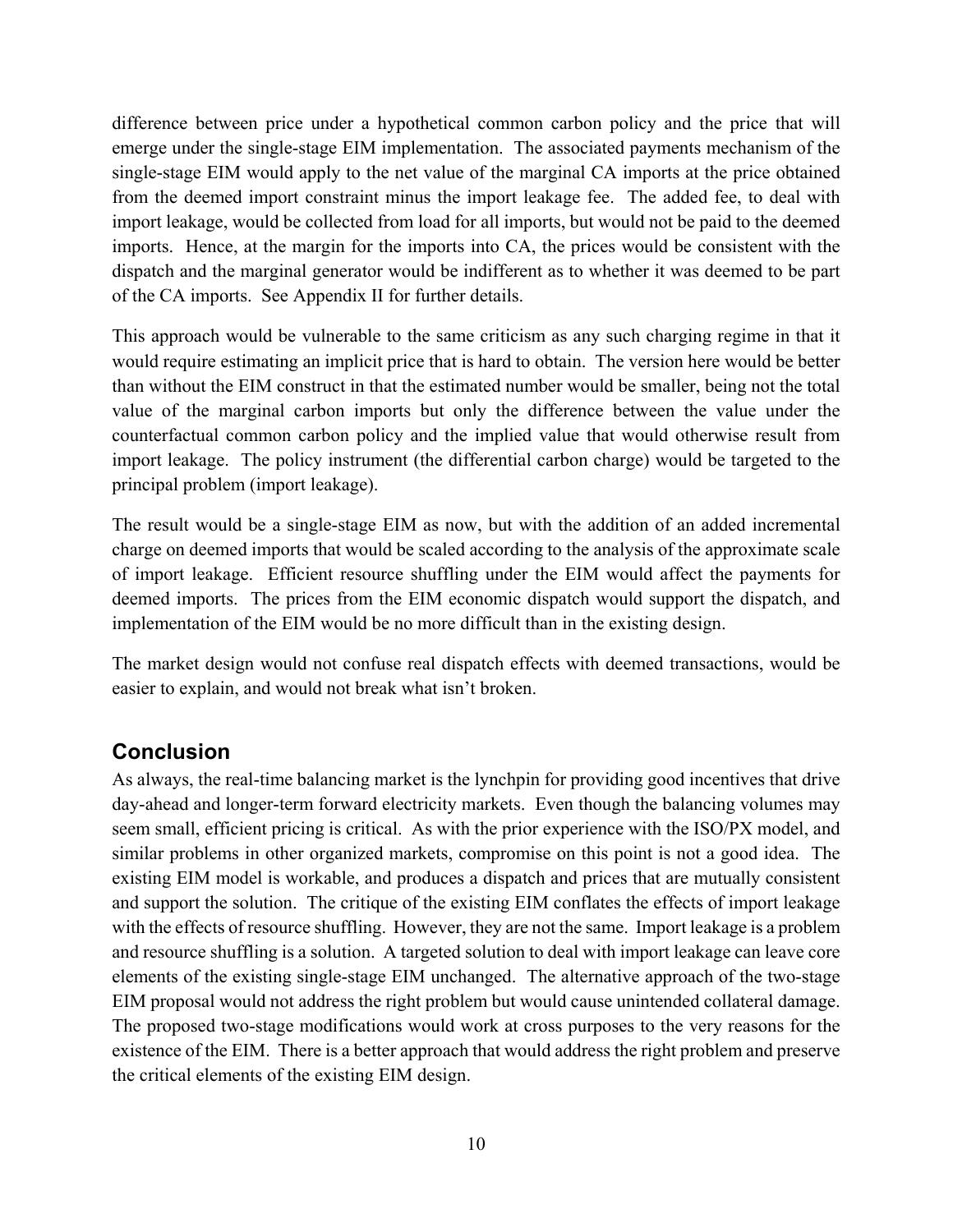# **Appendix I: Example of Resource Shuffling in the CAISO Approach and Incentives to Modify Offers**

The figure sets up the basic assumptions for the hypothetical two-stage dispatch. For simplicity, following the formulation in the CAISO proposal, "the example ignores day-ahead and base schedules, ancillary services, transmission losses, startup and minimum load costs, and intertemporal constraints, focusing on a single time period." (California Independent System Operator, 2017a)



In the first stage, CAISO proposes to optimize the schedules while holding the imports into CAISO from EIM Entities to be less than or equal to zero. In this example, the first stage solution is for the above example is:

$$
P_0^1 = 800
$$
 MW,  $P_1^1 = 105$  MW,  $P_2^1 = 100$  MW,  $P_3^1 = 255$  MW.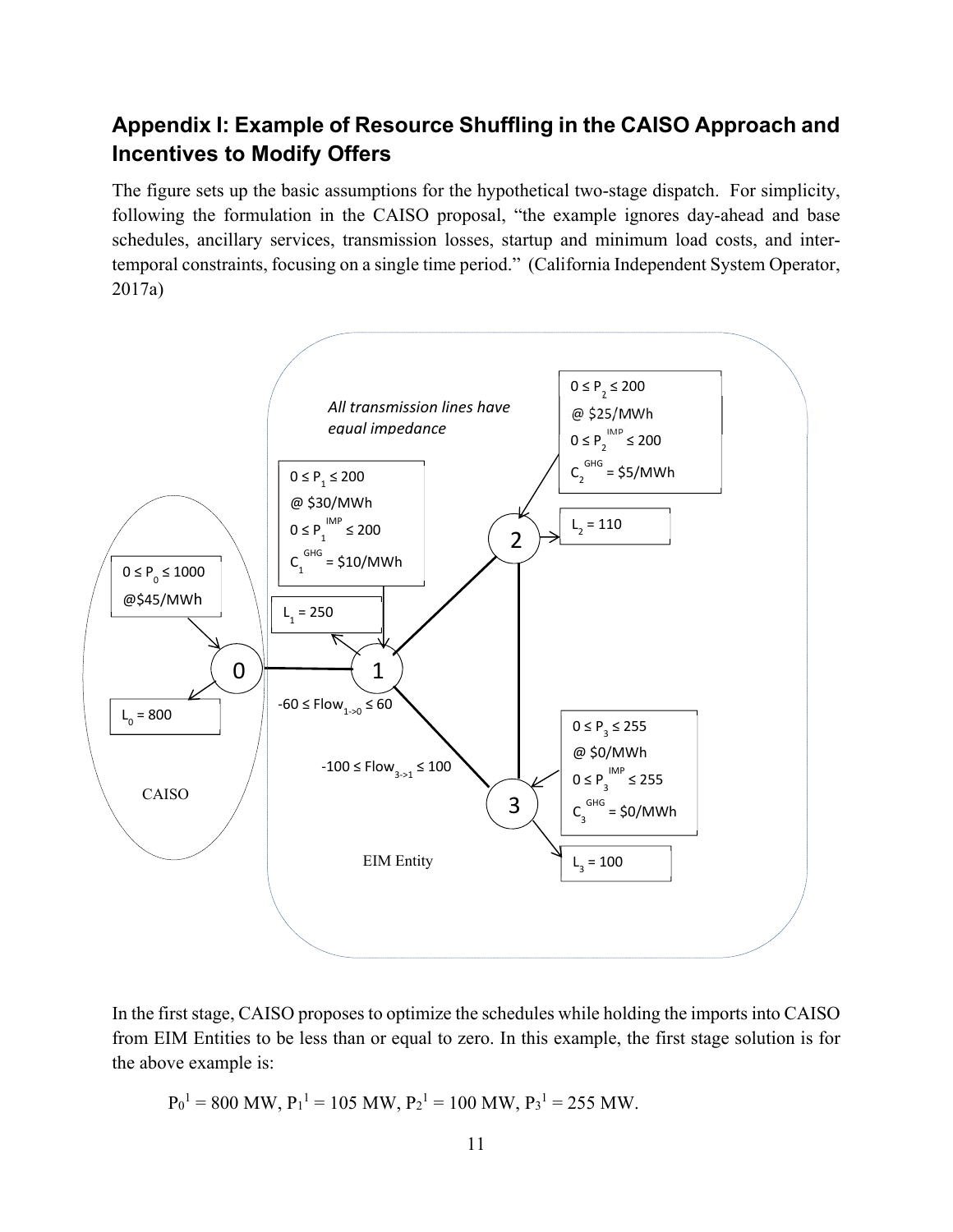Since P<sub>1</sub> and P<sub>2</sub> are not dispatched to their maximum levels in the first stage, imports into CAISO can be scheduled from these resources in the second stage. Up to 95 MW of import can be scheduled on  $P_1$  and up to 100 MW can be scheduled on  $P_2$ . No import can be scheduled on  $P_3$ since it is scheduled to its maximum capability in the first stage.

The second stage solution is:

 $P_0^2 = 740$  MW,  $P_1^2 = 165$  MW,  $P_2^2 = 100$  MW,  $P_3^2 = 255$  MW and  $P_1^{\text{Import}} = 0$  MW,  $P_2^{\text{Import}}$  $= 60$  MW,  $P_3$ <sup>Import</sup>  $= 0$  MW.

Note that 60 MW of import is ascribed to  $P_2$  even though its schedule does not change from the first stage solution while  $0$  MW of import is ascribed to  $P_1$  even though its schedule is increased by 60 MW. Assuming that the carbon bid costs are based on expected emissions rates, CAISO will ascribe \$300 of emissions to  $P_2$  while actually causing \$600 of emissions from  $P_1$ . The approach allows what CARB seems to define as leakage.

Even if CARB decides that this "leakage" is acceptable, the approach gives an incentive to participants to modify their bids to capture carbon costs in their payments. This can occur even when the participants do not have market power.

In the above example, the shadow prices on the constraints are:

Power Balance \$45/MWh, Flow1->0 -\$10/MWh, Flow3->1 -\$15, Carbon -\$5/MWh.

The LMPs at the nodes are:

$$
LMP_0 = $45/MWh, LMP_1 = $30/MWh, LMP_2 = $25/MWh, LMP_3 = $20/MWh.
$$

When settling P<sub>3</sub> it will be paid \$5100 for energy and \$0 for carbon considering that no imports are scheduled from that generator. This yields a profit of \$5100.

The market rules give  $P_3$  an incentive to modify its offer costs to try to capture some of the carbon payments. It has the incentive to increase its energy offer to a level that would reduce its schedule in the first stage while allowing it to be scheduled in the second stage with an assigned import. Suppose that P3 were to increase its energy offer to \$21/MWh. This exceeds its expected LMP but is not so great that it would not be scheduled to provide an import.

In this revised example, the first stage solution is:

$$
P_0^1 = 800
$$
 MW,  $P_1^1 = 55$  MW,  $P_2^1 = 200$  MW,  $P_3^1 = 205$  MW.

Since  $P_1$  and  $P_3$  are not dispatched to their maximum levels in the first stage, imports into CAISO can be scheduled from these resources in the second stage. Up to 145 MW of import can be scheduled on  $P_1$  and up to 50 MW can be scheduled on  $P_3$ . No import can be scheduled on  $P_2$  since it is scheduled to its maximum capability in the first stage.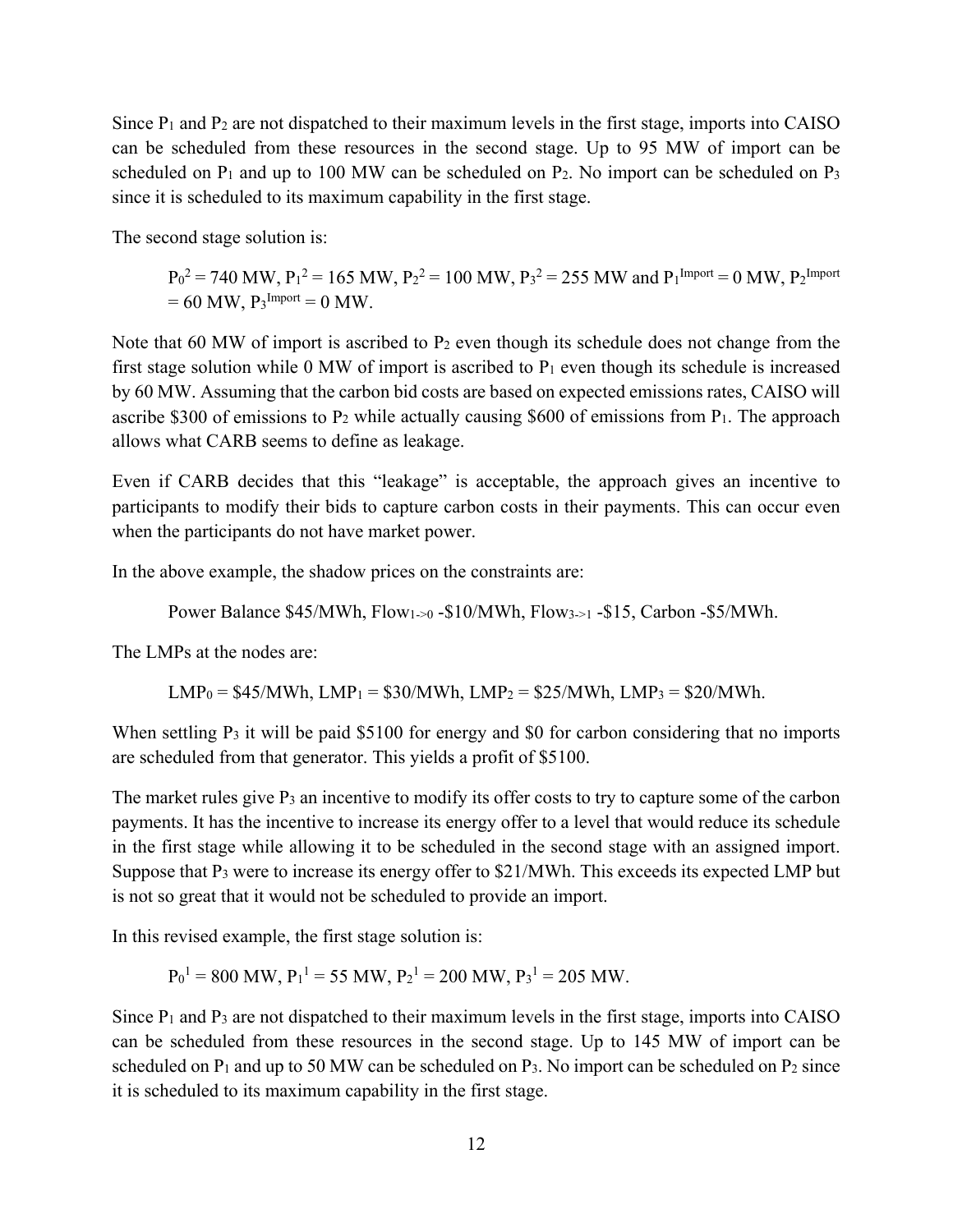The second stage solution is:

 $P_0^2 = 740$  MW,  $P_1^2 = 165$  MW,  $P_2^2 = 100$  MW,  $P_3^2 = 255$  MW and  $P_1^{\text{Import}} = 10$  MW,  $P_2^{\text{Import}}$  $= 0$  MW,  $P_3$ <sup>Import</sup>  $= 50$  MW.

The shadow prices on the constraints are:

Power Balance \$45/MWh, Flow<sub>1</sub>->0 -\$5/MWh, Flow<sub>3</sub>->1 -\$15, Carbon -\$10/MWh.

The LMPs at the nodes are:

 $LMP_0 = $45/MWh$ ,  $LMP_1 = $30/MWh$ ,  $LMP_2 = $25/MWh$ ,  $LMP_3 = $20/MWh$ .

When settling P<sub>3</sub> it will be paid \$5100 for energy and \$500 for carbon considering that 50 MW of imports are scheduled from that generator. Considering the actual costs for this generator (not the offer costs), it earns a profit of \$5600. By modifying its bid to capture imports, it increases its profit by \$500.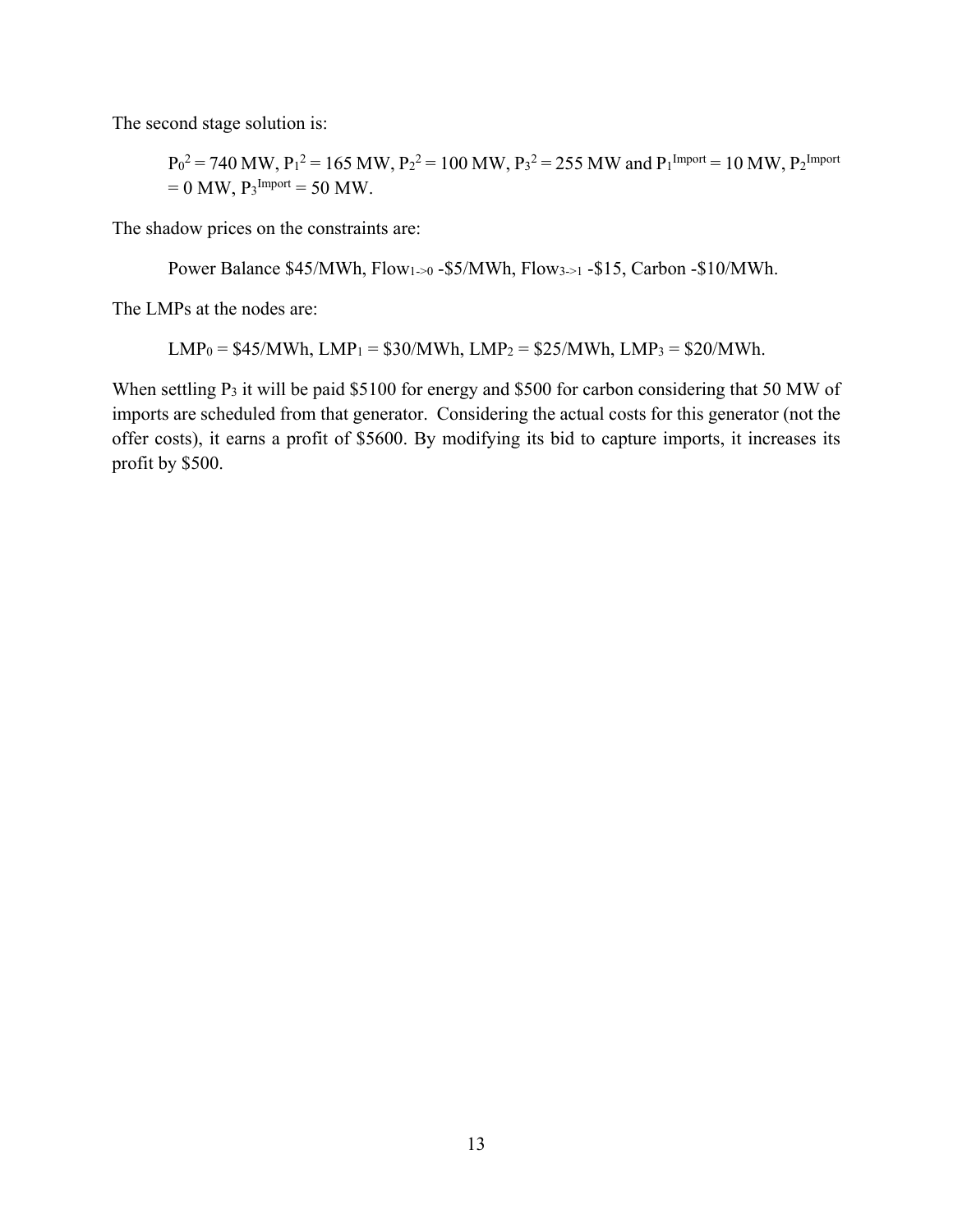# **Appendix II: An Energy Imbalance Market model with Deemed Imports and Associated Border Charges**

The adaptation of the EIM design to include a charge on imports would be a simple extension of the existing EIM design. The critical elements summarized here adapt from the discussion in (Hogan, 2013).

The basic model includes two zones for CARB carbon restrictions, described here as I and II. Zone I includes all the California generators covered by CARB. Zone II corresponds to those outside of CARB jurisdiction but inside the EIM operated by the CAISO.

In Zone I there is an implicit assumption that generators must obtain emission credits to match their carbon output. The generators in Zone I face a market price for these permits, and this cost of permits is assumed to be included in their energy offers. There is no explicit representation of emissions in Zone I and no assumptions regarding the location at which the power generated in Zone I is consumed.

The treatment of generators in Zone II is different. Generators participating in the EIM and located in this zone provide data on their respective emission rates to the CAISO. There is an assumed market price of permits that is used by the CAISO in its proposed EIM economic dispatch. The offers that generators make in the imbalance market do not include the emission cost as part of their energy offer. The emission cost is accounted for separately by the CAISO. In addition to the generation (g) and load (d) in Zone II, there is a set of variables for the deemed exports ( $E_{II}$ ) from generators in Zone II to load in Zone I (if any). The deemed exports are calculated by generator, but are not differentiated by destination within Zone I. The individual export costs are for the emission factor  $(e_{II})$  for each generator priced at the assumed market price of permits  $(C_E(E_{II}) = P_E e^t_{II} E_{II})$ . The individual exports must be less than the generation for the corresponding generator. The total exports from Zone II must be equal to the net transfers  $(-y_{II})$ from Zone II to Zone I, or zero if there are no positive transfers.

This is the basic EIM design. The extension discussed here would include an additional import fee  $(\delta)$  applied to all the deemed imports into Zone I. Suppose the estimate of the optimal dispatch with a common carbon price is  $g_{II}^*$ , and the estimate of the corresponding EIM dispatch is  $E_I^*$ . With only a single marginal generator, the import fee estimate would be  $\delta = \partial C_E(g_{\mu}^*) - \partial C_E(E_{\mu}^*)$ . More generally, even with complicated locational differences, there would always be a common value for  $\delta$  that would result in the EIM CA import total limited to the imports that would occur with a common carbon policy. This would not reproduce the full result of a common carbon policy across the grid, but perfection is probably not possible without adopting a common policy.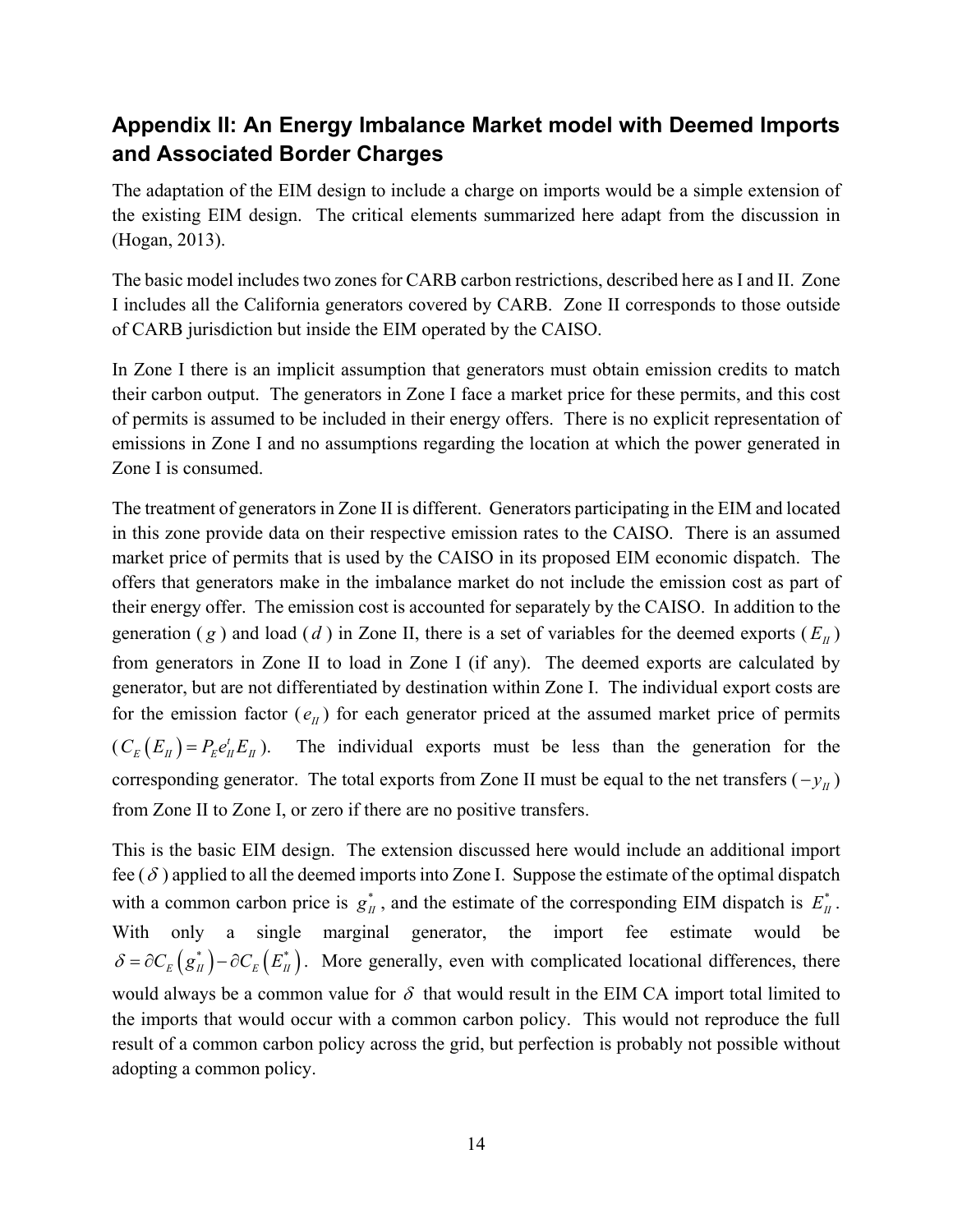The following slight generalization of the EIM is equivalent with transmission constraints for energy while retaining the two zones for the asymmetric treatment of emissions. The sign conventions are selected so that the normal values of the dual variables would be non-negative. The vector *i* is a column of ones so  $i^t E_{II}$  represents the sum of the exports.

$$
Max BI (dI) + BII (dII) – CI (gI) – CII (gII) – CE (EII) – δit EII
$$
  
\n
$$
dI - gI = yI
$$
  
\n
$$
dII - gII = yII
$$
  
\n
$$
ityI + ityII = 0
$$
  
\n
$$
HIyI + HIIyII ≤ b
$$
 Transmission Limits  
\n
$$
EII ≤ gII
$$
  
\nExport Limits  
\n
$$
dII
$$

To analyze the price impacts set up the Lagrangian:

$$
L = B_{I}(d_{I}) + B_{II}(d_{II}) - C_{I}(g_{I}) - C_{II}(g_{II}) - C_{E}(E_{II}) - \delta i^{t} E_{II}
$$
  
\n
$$
+ \rho_{I}(y_{I} - d_{I} + g_{I}) + \rho_{II}(y_{II} - d_{II} + g_{II}) - \lambda (i^{t} y_{I} + i^{t} y_{II})
$$
  
\n
$$
+ \mu^{t} (b - H_{I} y_{I} - H_{II} y_{II}) + \theta^{t} (g_{II} - E_{II}) + \eta (i^{t} E_{II} + i^{t} y_{II}).
$$

Focus on an interior solution to simplify the description of the prices, which must satisfy:

 $d_i$ :  $\rho_i = \nabla B_i(d_i)$ .  $d_{\scriptscriptstyle H}$ :  $\rho_{\scriptscriptstyle H} = \nabla B_{\scriptscriptstyle H}(d_{\scriptscriptstyle H}).$  $y_I: \rho_I = \lambda i + H_I^t \mu.$  $y_{II}: \rho_{II} = \lambda i + H^t_{II} \mu - \eta.$  $g_i: \rho_i = \nabla C_i(g_i).$  $g_{\scriptscriptstyle \text{II}}$ :  $\rho_{\scriptscriptstyle \text{II}} = \nabla C_{\scriptscriptstyle \text{II}}(g_{\scriptscriptstyle \text{II}}) - \theta$ .  $E_{II}: \theta = \left[\eta - \delta\right]i - \nabla C_{E}\left(E_{II}\right).$ Or  $\rho_{II} = \nabla C_{II} (g_{II}) - [\eta - \delta] i + \nabla C_{E} (E_{II})$ . In other words,  $\rho_{II} + [\eta - \delta] i = \nabla C_{II} (g_{II}) + \nabla C_{E} (E_{II})$ .

The locational prices  $\rho_I$ ,  $\rho_I$  reflect the asymmetry in the CARB implementation as proposed for the CAISO EIM. From the perspective of load and generation within Zone I, the LMP prices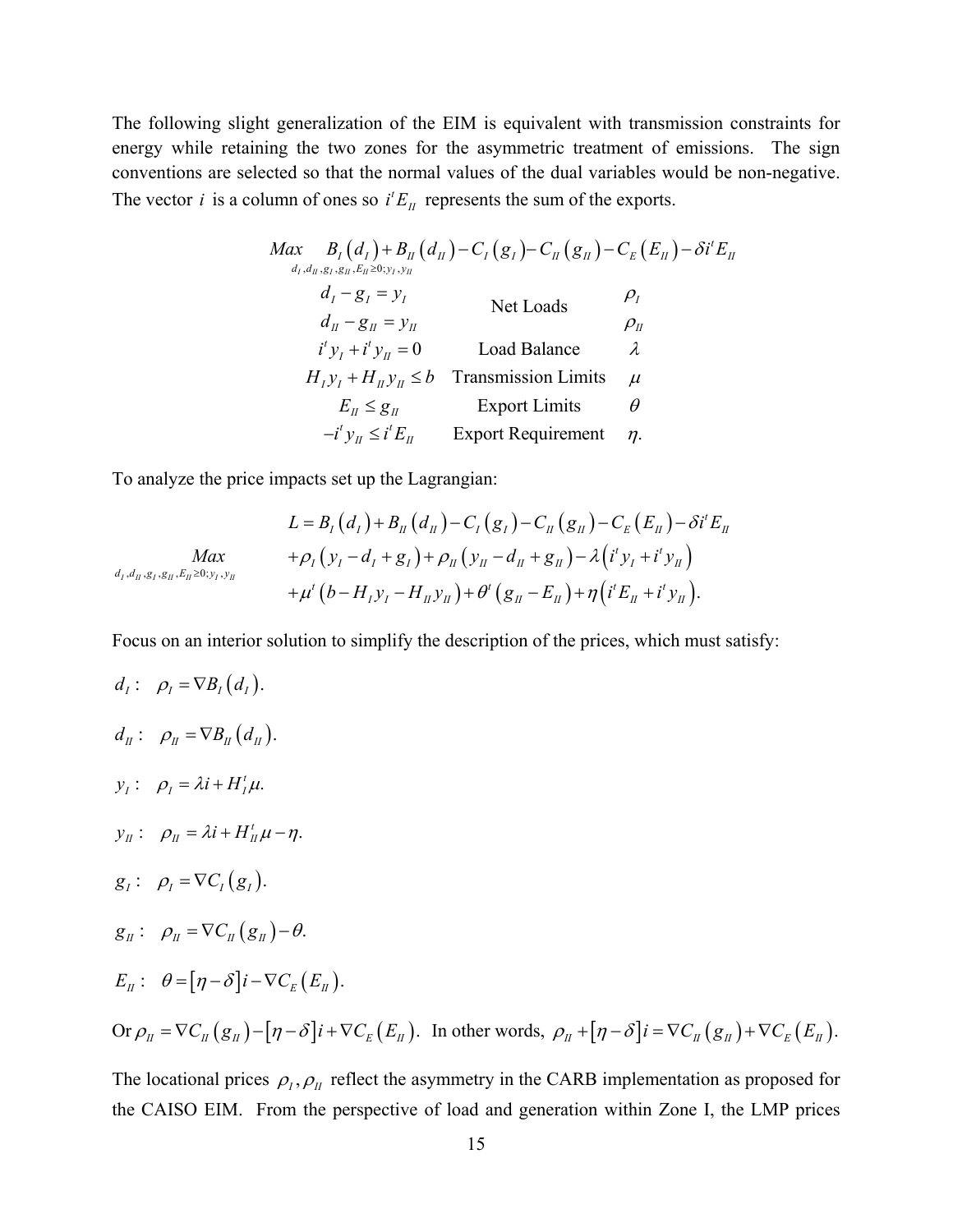satisfy the usual relationship, and equal both the marginal benefit of load and the marginal cost of generation at each location.

The situation is different in Zone II. Everything looks the same for load in Zone II, where the LMP equals the marginal benefit of meeting load. But for the generators in Zone II, the energy prices can differ from their marginal energy costs to incorporate the effect of the marginal cost of emissions exports. Hence, the energy price paid to generators is the marginal cost of generation  $(\nabla C_{II}(g_{II}))$  plus the marginal cost of emissions ( $\nabla C_{E}(E_{II})$ ) less the net system marginal value of emissions as in  $(\eta - \delta)$ . In other words, the locational energy price plus the system marginal opportunity value of carbon associated with exports equals the marginal generation cost plus the marginal carbon costs for exports for each generator.

The protocol now recognizes that the energy prices will produce three types of constraint rents. The first is the usual congestion rent, which should flow to transmission owners and holders of Financial Transmission Rights (FTRs) as in the standard model. The second rent is an emission net value rent which will equal  $[\eta - \delta]$  *i*' $E_{\mu}$ . The proposal is that this revenue should be returned to the Zone II generators in proportion to their individual exports  $(\lfloor \eta - \delta \rfloor E_{II})$ . The third rent is the balance from the penalty to mitigate import leakage, which will equal  $\delta i^t E_{\mu}$ . This import leakage charge would not be rebated through the dispatch settlements. The net effect is that the energy plus export reimbursement payments would guarantee that the net operating profits of the Zone II generator would be (abusing the notation to mean at each location in II):

$$
\rho_{\Pi}q_{\Pi} + [\eta - \delta]E_{\Pi} - C_{\Pi}(g_{\Pi}) - C_{E}(E_{\Pi}) =
$$
\n
$$
(\nabla C_{\Pi}(g_{\Pi}) - [\eta - \delta]i + \nabla C_{E}(E_{\Pi}))q_{\Pi} + [\eta - \delta]E_{\Pi} - C_{\Pi}(g_{\Pi}) - C_{E}(E_{\Pi}) \ge 0.
$$

The inequality guaranteeing non-negative operating profits assumes the cost functions are convex. And at the margin the Zone II generator is indifferent between both incremental generation and incremental export. Hence the prices support the solution.

This leaves the system with the net fee on imports that would not revert to the generators,  $\delta i^t E_{\mu}$ . As with a carbon tax, treatment of this component must be kept separate from the dispatch to support the efficient dispatch by maintaining consistency of prices and the incentive to follow the dispatch.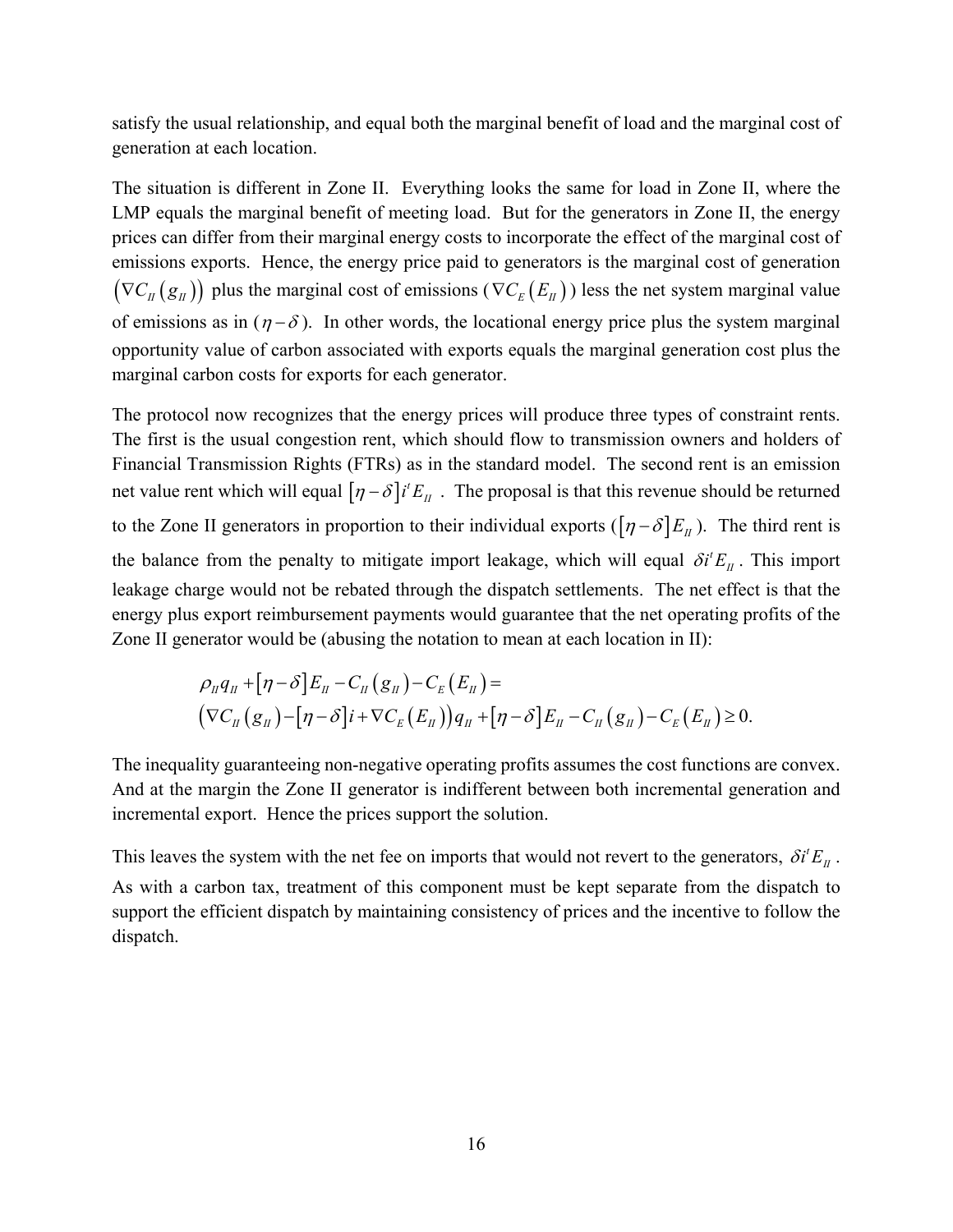#### **References**

- California Air Resources Board. (2017). California Cap n Greenhouse Gas Emissions and Market-Based Compliance Mechanisms. Retrieved from https://www.arb.ca.gov/cc/capandtrade/capandtrade/unofficial\_ct\_030116.pdf
- California Independent System Operator. (2017a). Business Practive Manual: Energy Imbalance Market. Retrieved from https://bpmcm.caiso.com/Pages/BPMDetails.aspx?BPM=Energy Imbalance Market
- California Independent System Operator. (2017b). *EIM Greenhouse Gas Enhancement Revised Draft Final Proposal*. Retrieved from http://www.google.se/url?sa=t&rct=j&q=&esrc=s&source=web&cd=1&cad=rja&uact=8&v ed=0ahUKEwiTyeeLq\_7UAhUEApoKHYWxAooQFggqMAA&url=http%3A%2F%2Fww w.caiso.com%2FDocuments%2FRevisedDraftFinalProposal-EnergyImbalanceMarketGreenhouseGasEnhancements.pdf&usg=AFQjCNE
- Gribik, P. R., Hogan, W. W., & Pope, S. L. (2007). Market-Clearing Electricity Prices and Energy Uplift. Communication of the Retrieved from the Retrieved from the set of the Second Second Second Second Second Second Second Second Second Second Second Second Second Second Second Second Second Second Second Second Seco http://www.hks.harvard.edu/fs/whogan/Gribik\_Hogan\_Pope\_Price\_Uplift\_123107.pdf
- Hogan, W. W. (2002). Electricity market restructuring: reforms of reforms. *Journal of Regulatory Economics*, *21*(1), 103–132. Retrieved from http://ezpprod1.hul.harvard.edu/login?url=http://search.ebscohost.com/login.aspx?direct=true&db=bt h&AN=17768581&site=ehost-live&scope=site
- Hogan, W. W. (2013). *CAISO Energy Imbalance Market Straw Proposal: Comments*. Retrieved from http://www.hks.harvard.edu/fs/whogan/Hogan\_CAISO\_EIM\_Notes\_062613.pdf
- Hogan, W. W. (2014). *California Energy Imbalance Market Design*. Retrieved from http://www.hks.harvard.edu/fs/whogan/Hogan\_EIM\_Comments\_032814.pdf
- Hogan, W. W., & Pope, S. L. (2017). *Priorities for the Evolution of an Energy-Only Electricity Market Design in ERCOT*. Retrieved from https://www.hks.harvard.edu/fs/whogan/Hogan\_Pope\_ERCOT\_050917.pdf
- Newell, S. A., Lueken, R., Weiss, J., Spees, K., Donohoo-Vallett, P., & Lee, T. (2017). Pricing Carbon into NYISO's Wholesale Energy Market to Support New York's Decarbonization Goals. Brattle Group. Retrieved from http://www.nyiso.com/public/webdocs/markets\_operations/documents/Studies\_and\_Reports /Studies/Market\_Studies/Pricing\_Carbon\_into\_NYISOs\_Wholesale\_Energy\_Market.pdf
- PJM. (2017). Advancing Zero Emissions Objectives through PJM ' s Energy Markets: A Review of Carbon-Pricing Frameworks. Retrieved from http://www.pjm.com/~/media/library/reports-notices/special-reports/20170502-advancingzero-emission-objectives-through-pjms-energy-markets.ashx
- Rudkevich, A. M., & Ruiz, P. A. (2012). Locational Carbon Footprint of the Power Industry: Implications for Operations, Planning and Policy Making. In Q. P. Zheng, S. Rebennack, P. M. Pardalos, M. V. F. Pereira, & N. A. Iliadis (Eds.), *Handbook of CO₂ in Power Systems*